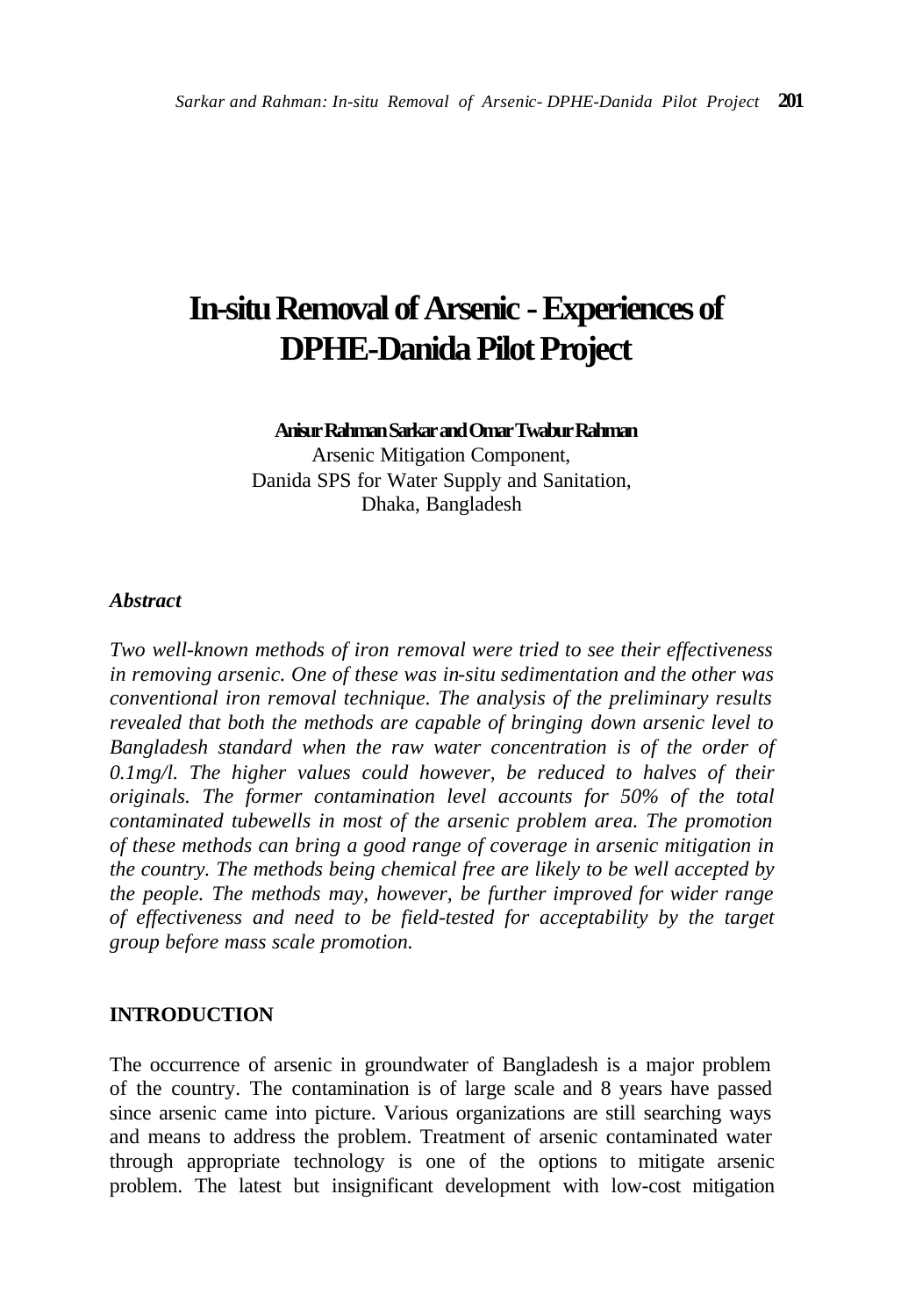options demanded further investigations to identify immediate solution for the arsenic problem. With this end in view DPHE-Danida Arsenic Mitigation Pilot Project (AMPP) carried out action research on in-situ arsenic removal technology and on conventional iron-cum-arsenic removal technology (DPHE-Danida, 2000). For low concentrations of arsenic in the raw water the methods appeared to be promising and still having room for further improvement to broaden their spectrum. The process technology of in-situ removal and its experimental results would be presented here.

## **THE PROCESSES TECHNOLOGY**

The prevalent occurrence of arsenic species in Bangladesh ground water are that of As(III) and As(V). There are significant differences in the chemical behaviours of these species during removal techniques. The literature on arsenic concludes from its removal behaviour that As(III) cannot be separated from water effectively as easy and complete as pentavalent, As(V) (Jekel,1994). So oxidation of arsenite to arsenate is considered a prerequisite for any treatment method to be efficient. Dissolved oxygen is preferred oxidant if a catalytic process is possible, otherwise oxidants like potassium permanganate can be selected (Jekel, 1994). Precipitation of As  $5+\frac{1}{2}$  both by aluminium or ferric hydroxide is the method of arsenic removal, but dosing, filtration, and disposal of sludge are points of concern in operation.

Oxidation of Arsenic(III)

The redox reaction of the  $As(III) / As(V)$  system is described by the equation:

$$
H_3AsO_4 + 2H^+ + 2e^- \longrightarrow H_3AsO_3 + H_2O
$$
  

$$
E_0 = + 0.56V
$$

When Nernst formula is applied for the redox potential at pH 7, a value of +0.14V is calculated for the same concentration of the both forms. For a 99% oxidation of arsenic, however, +0.206V is necessary, indicating an easy oxidation of As(III), even by dissolved oxygen. However, the kinetics of a homogenous oxidation by  $O_2$  is very slow (25-30% per 24hrs). As the effective removal of arsenic from water requires complete oxidation of As(III), special oxidation step is required to accelerate the oxidation process. There are number of means of oxidation, however, for drinking water treatment the residuals of oxidants, oxidation by-products, and the oxidation of other inorganic and organic constituents in water are to be checked very carefully.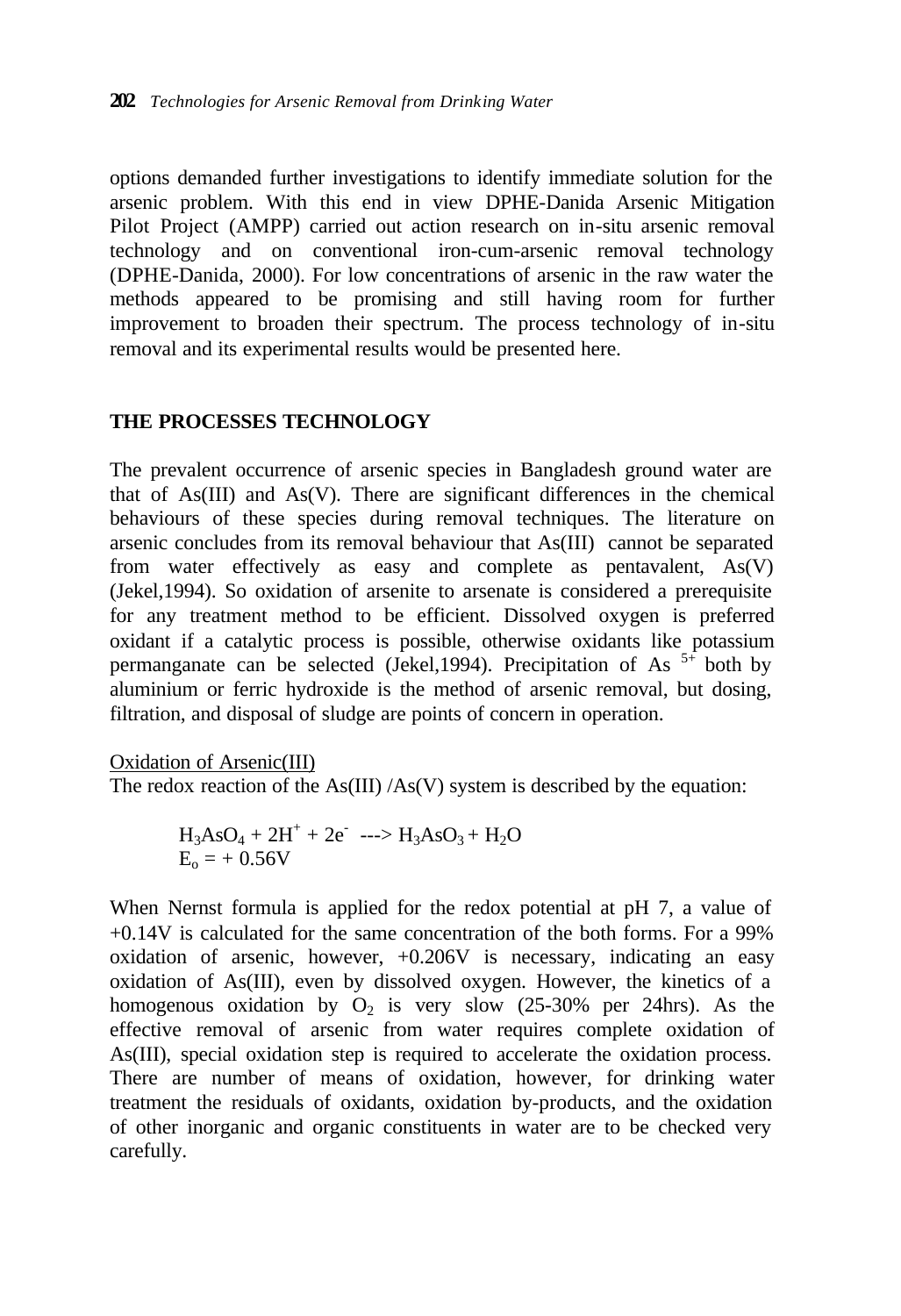#### **IN-SITU SEDIMENTATION OF ARSENIC**

The technology of in-situ removal has successfully been used for iron removal. The process technology is to allow oxygenated water to run back into the iron and arsenic contaminated aquifer through the same tubewell. This allows forming coating of iron hydroxide on sand grain around the strainer and while pumping again arsenic and iron reduces to acceptable limit. In case of ground water with low iron content, solution of ferric chloride/sulfate at low pH may be injected to achieve the same situation. Natural oxidation in the water phase of trivalent arsenic to pentavalent arsenic is a very slow process. Solid-liquid interfaces, however tend to catalyze most chemical reactions and likely the arsenic oxidation also. In the aquifer the solid-liquid interfaces are abundant and by introducing oxygen to the aquifer arsenite will be oxidized to arsenate. Arsenate is much less mobile than arsenite as it tend to co-precipitate out with metallic cations or to adsorb onto solid surfaces. Ferri-iron is known to facilitate the arsenic oxidation both by catalytic effects and by direct reaction. The aquifer, over time, is expected to be conditioned improving arsenic removal.

## **DESIGN AND INSTALLATION**

A cylindrical tank with effective capacity of 500 litres was designed attached to tubewell with provision of wash out and returning the pumped water to the tubewell again. (Figure 1) The tank could be filled up to the required level with water from the TW by manually or using an electric pump. A contact aerator was designed to aerate the water during filling the tank. An arrangement was made to allow back flow of aerated water to the tube well through a pipe located 15-cm above the bottom of the tank to avoid iron flocs settled in the tank to flow back to the aquifer and clog the screen. The pipe was fitted with a gate valve and connected to the tube well pipe with a tee. There was an outlet at the bottom of the tank for wash out iron sludge. Necessary controlling valves, fittings and cover to the tank were provided for sanitary protection of whole setup including the tubewell. The cost of each setup could be accommodated within Tk. 2000 except the pumping unit. Manual operation of the unit was possible. Three such setups were installed in Maijdee area attached to shallow tubewells (screen depth 10-12m) having arsenic concentration of 0.11 mg /l, 0.52 mg /l and 1.27 mg /l respectively. The iron concentrations of the respective tubewells were 1.02mg/l, 2.35mg/l and 1.04mg/l.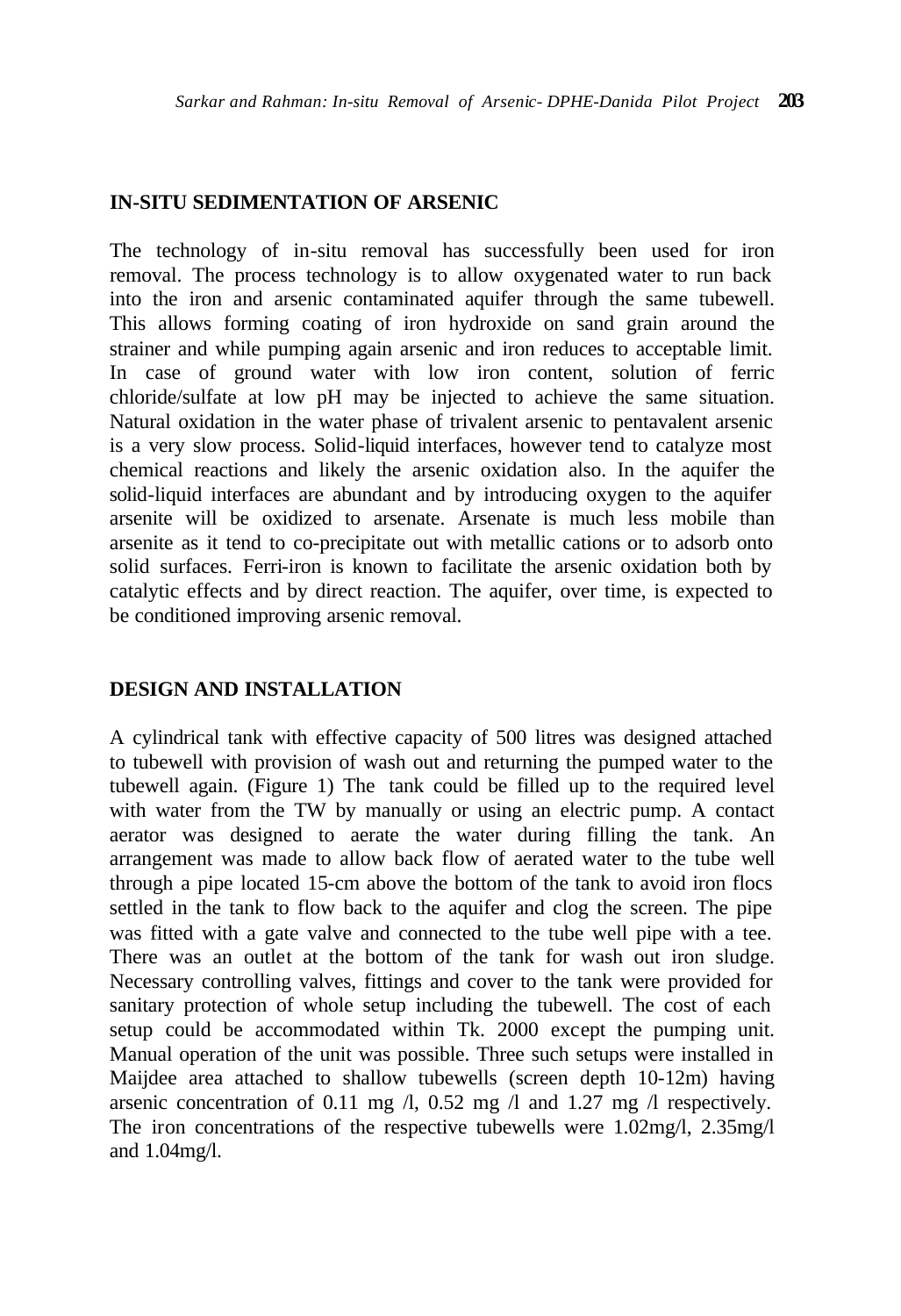

 **Figure 1 : Feed Water Tank**

## **OPERATION AND MONITORING**

The operation of all the units were planned in such a way that every day at 6:00PM 500 litres of aerated water was allowed to flow back to the aquifer of each tubewell. The tubewells were left undisturbed for 12 hrs. Next day morning from 6:00AM water was pumped and samples were taken at every 500 litres of water pumped till 3000 litres of water was pumped. The samples were sent to the laboratory and tested for arsenic and iron. The process was continued for 1 month for all the installations and then monitoring was done once in a day at 5:00PM.after normal use of the tubewell and continued for another month.

#### **RESULTS AND DISCUSSION**

Water quality test results showed that the arsenic concentrations in the following day reduced to more than 50% in all the cases and remained so till 2500 litres of water was pumped. Then the arsenic level gradually increased to its original level. Although it was expected that over time with the continuation of the process the aquifer be conditioned and the removal efficiency would be increased but no such changes could be traced during the monitoring period. The modalities of the results are presented graphically in Figure 2. The oxygen level of the aerated water could be raised to 5mg/l with the present design of the contact aerator. Arsenic species  $(As<sup>3+</sup>$  and  $As<sup>5+</sup>)$  of the raw water and treated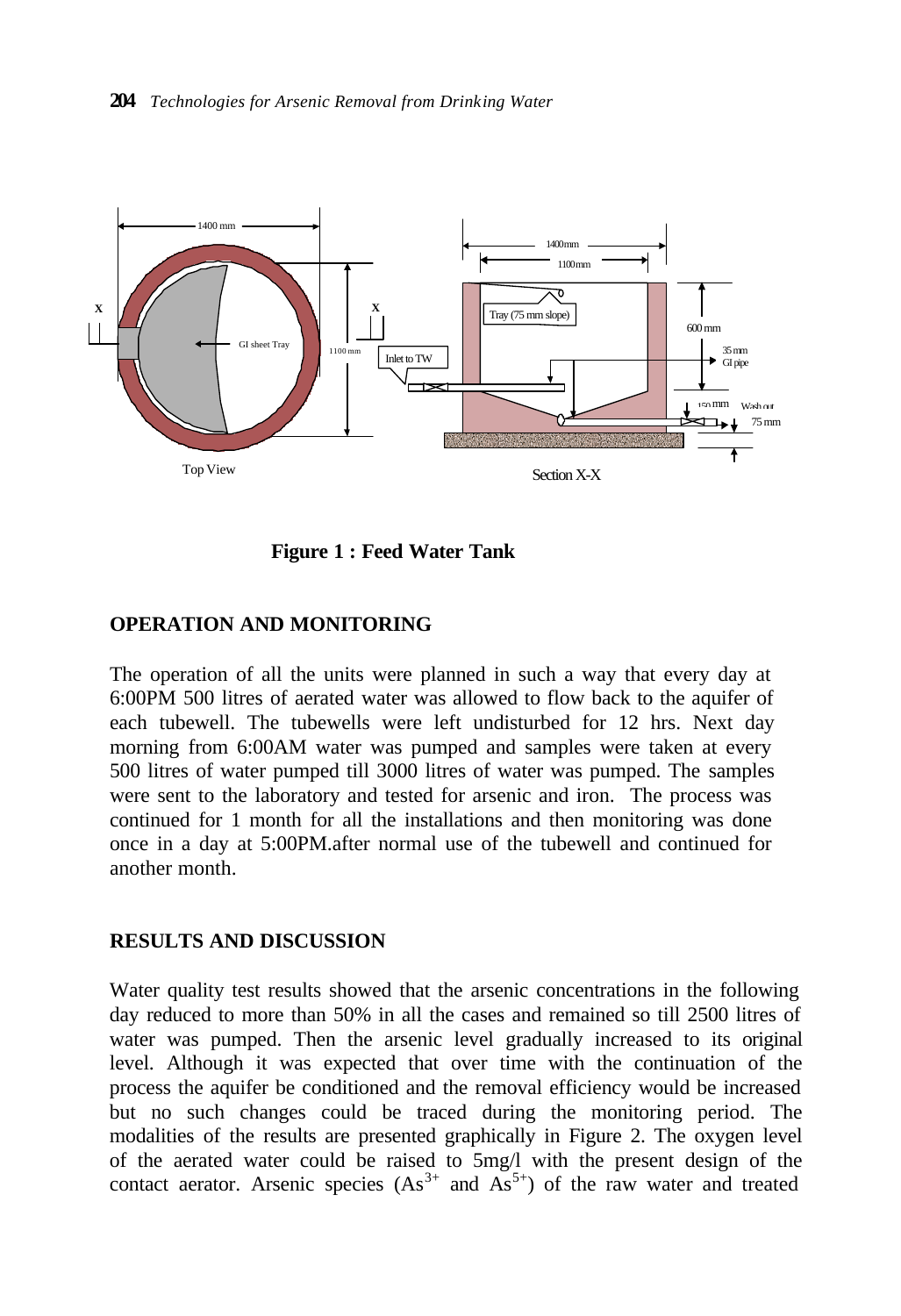water were measured but the results so far obtained were inconsistent. As a result the effectiveness of oxidation of  $As^{3+}$  to  $As^{5+}$  in the solid liquid interface could not be ascertained fully. The reduction of the arsenic level up to 50% indicated that the adsorption/co-precipitation mechanism was active in the processes and this could be made efficient further through enhanced aeration of the feed water. In all cases the iron concentration was reduced to minimum level.



## **Figure 2 : Arsenic Treatment Efficiency with Different Concentrations of Raw Water**

# **RECOMMENDATION**

In order to increase the efficiency of the process in removing arsenic the experiments can be repeated giving extra care to the following points:

- Oxygen level of the feed water is to be increased with sprinkler type aerator;
- **•** Precise measurement of arsenic species of both raw water and treated water;
- Monitoring of oxygen level of feed water and pumped water;
- To increase iron content of the raw water to 10 times higher than arsenic;
- Prolong test of the process to see conditioning of aquifer if any.